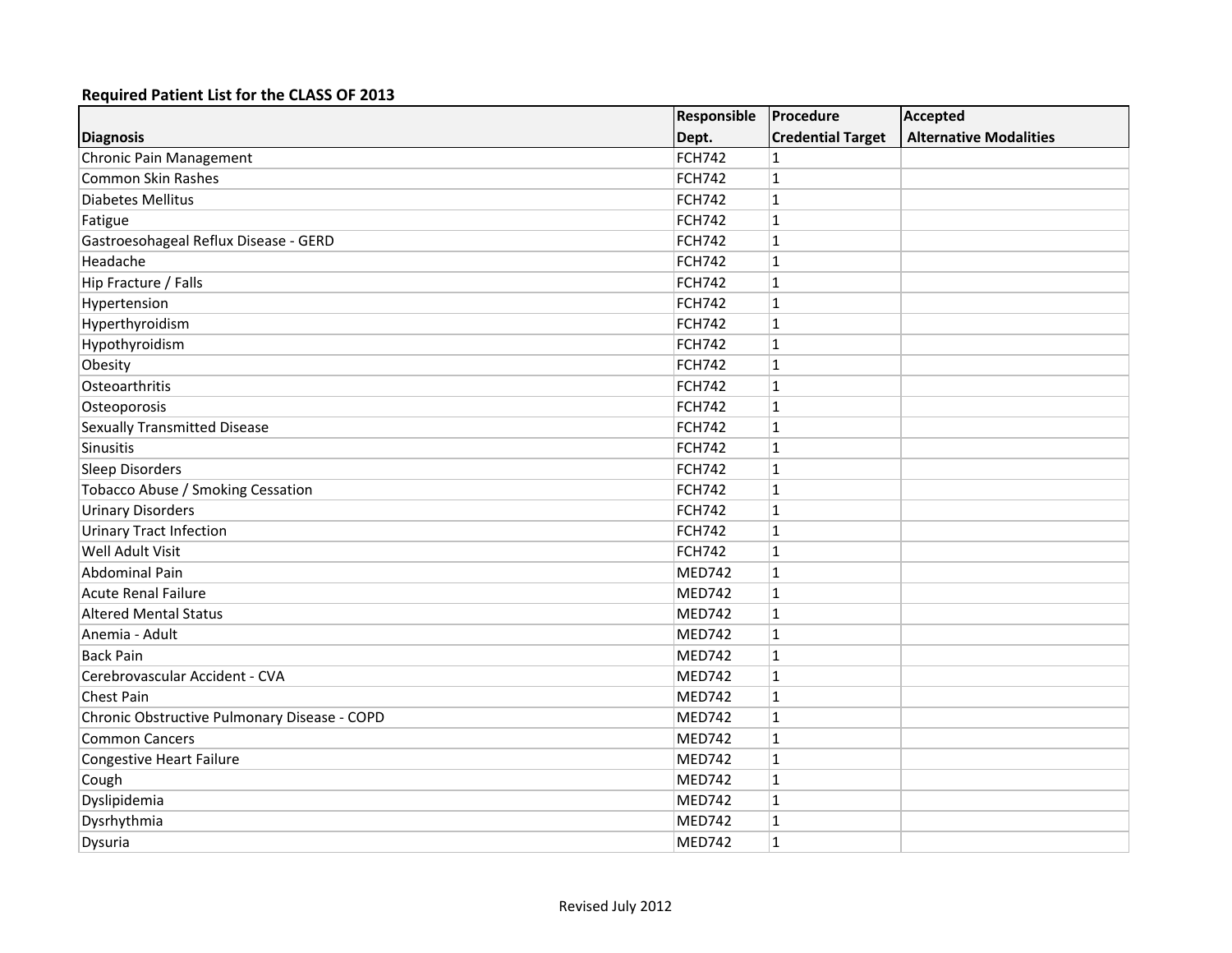|                                                                                 | Responsible<br>Dept. | Procedure<br><b>Credential Target</b> | <b>Accepted</b><br><b>Alternative Modalities</b> |
|---------------------------------------------------------------------------------|----------------------|---------------------------------------|--------------------------------------------------|
| <b>Diagnosis</b>                                                                |                      |                                       |                                                  |
| End of Life                                                                     | <b>MED742</b>        | 1                                     | <b>VIDEO</b>                                     |
| <b>Health Promotion</b>                                                         | <b>MED742</b>        | $\mathbf{1}$                          |                                                  |
| <b>HIV Infection</b>                                                            | <b>MED742</b>        | $\mathbf{1}$                          |                                                  |
| Hyperkalemia                                                                    | <b>MED742</b>        | $\mathbf{1}$                          |                                                  |
| Hypernatremia                                                                   | MED742               | $\mathbf{1}$                          |                                                  |
| Hypokalemia                                                                     | MED742               | $\mathbf{1}$                          |                                                  |
| Hyponatremia                                                                    | <b>MED742</b>        | $\mathbf{1}$                          |                                                  |
| Joint Pain                                                                      | <b>MED742</b>        | $\mathbf{1}$                          |                                                  |
| <b>Myocardial Infarction</b>                                                    | <b>MED742</b>        | $\mathbf{1}$                          |                                                  |
| Pneumonia                                                                       | <b>MED742</b>        | $\mathbf{1}$                          |                                                  |
| Seizures - Adult                                                                | MED742               | $\mathbf{1}$                          |                                                  |
| Shock - Adult                                                                   | <b>MED742</b>        | $\mathbf{1}$                          |                                                  |
| <b>Thromboembolic Disease</b>                                                   | <b>MED742</b>        | $\mathbf{1}$                          |                                                  |
| <b>Abnormal Uterine Bleeding</b>                                                | <b>OBG742</b>        | $\mathbf{1}$                          |                                                  |
| Annual Exam - No Disease                                                        | <b>OBG742</b>        | $\mathbf{1}$                          |                                                  |
| Antepartum Bleeding (not First Trimester) Placenta Previa & Placental Abruption | OBG742               | $\mathbf{1}$                          |                                                  |
| Cervical Dysplasia and/or Neoplasia                                             | <b>OBG742</b>        | $\mathbf{1}$                          |                                                  |
| Chronic Pelvic Pain - Endometriosis & Dysmenorrhea                              | <b>OBG742</b>        | $\mathbf{1}$                          |                                                  |
| Chronic Pelvic Pain - PID (STDs)                                                | <b>OBG742</b>        | $\mathbf{1}$                          |                                                  |
| Contraception & Sterilization                                                   | <b>OBG742</b>        | $\mathbf{1}$                          |                                                  |
| First Trimester Bleeding - Spontaneous Abortion & Ectopic Pregnancy             | <b>OBG742</b>        | $\mathbf{1}$                          |                                                  |
| Gynecological Exam (new patient) - Conduct/Record/Present                       | <b>OBG742</b>        | $\mathbf{1}$                          |                                                  |
| <b>Hypertensive Disorders in Pregnancy</b>                                      | <b>OBG742</b>        | 3                                     |                                                  |
| Intrapartum with Delivery                                                       | <b>OBG742</b>        | $\mathbf{1}$                          |                                                  |
| Menopause                                                                       | <b>OBG742</b>        | $\mathbf{1}$                          |                                                  |
| Normal Antepartum                                                               | <b>OBG742</b>        | $\mathbf{1}$                          |                                                  |
| OB Exam (new patient) - Conduct/Record/Present                                  | <b>OBG742</b>        | $\mathbf{1}$                          |                                                  |
| Vulvovaginitis                                                                  | <b>OBG742</b>        | $\mathbf{1}$                          |                                                  |
| Anemia - Child                                                                  | <b>PED742</b>        | $\mathbf{1}$                          |                                                  |
| Asthma                                                                          | <b>PED742</b>        | $\mathbf{1}$                          | <b>CLIPP CASES</b>                               |
| <b>Atopic Dermatitis</b>                                                        | <b>PED742</b>        | $\mathbf{1}$                          | <b>CLIPP CASES</b>                               |
| Conjunctivitis                                                                  | <b>PED742</b>        | $\mathbf{1}$                          |                                                  |
| Constipation                                                                    | <b>PED742</b>        | $\mathbf{1}$                          |                                                  |
| <b>Cystic Fibrosis</b>                                                          | <b>PED742</b>        | $\mathbf{1}$                          | <b>CLIPP CASES</b>                               |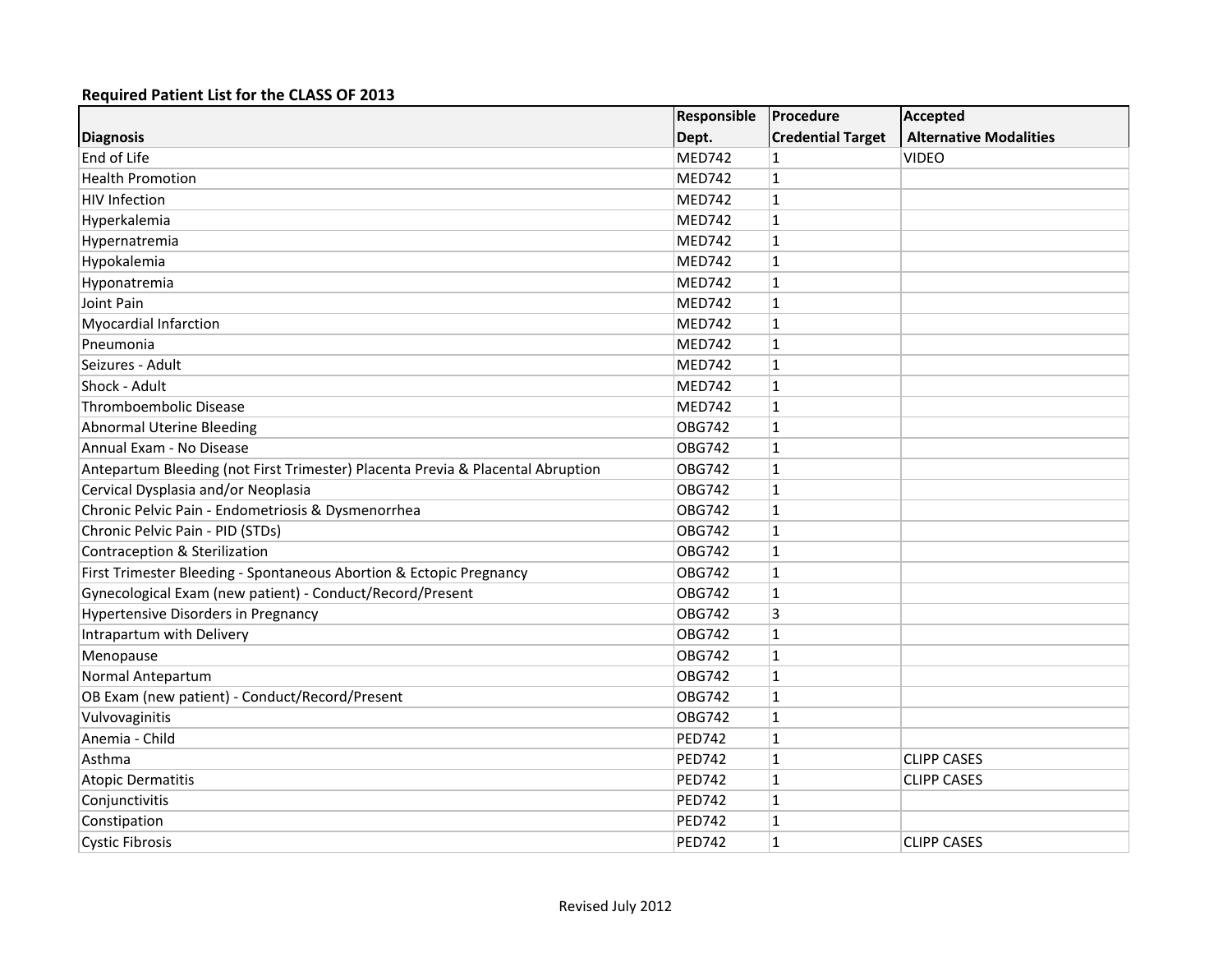|                                                       | Responsible   | Procedure                | <b>Accepted</b>               |
|-------------------------------------------------------|---------------|--------------------------|-------------------------------|
| <b>Diagnosis</b>                                      | Dept.         | <b>Credential Target</b> | <b>Alternative Modalities</b> |
| Diabetic Ketoacidosis                                 | <b>PED742</b> | $\mathbf{1}$             | <b>CLIPP CASES</b>            |
| Down Syndrome                                         | <b>PED742</b> | $\overline{1}$           | <b>CLIPP CASES</b>            |
| Gastroenteritis                                       | <b>PED742</b> | $\overline{1}$           | <b>CLIPP CASES</b>            |
| Jaundice                                              | <b>PED742</b> | $\overline{1}$           | <b>CLIPP CASES</b>            |
| Meningitis                                            | <b>PED742</b> | $\vert$ 1                | <b>LECTURE</b>                |
| Otitis Media                                          | <b>PED742</b> | $\overline{1}$           | <b>CLIPP CASES</b>            |
| Seizures - Child                                      | <b>PED742</b> | $\overline{1}$           | <b>CLIPP CASES</b>            |
| Shock - Child                                         | <b>PED742</b> | $\mathbf{1}$             |                               |
| <b>Streptococcal Pharyngitis</b>                      | <b>PED742</b> | $\overline{1}$           |                               |
| <b>Upper Respiratory Infection</b>                    | <b>PED742</b> | $\vert$ 1                |                               |
| Well Adolescent Visit                                 | <b>PED742</b> | $\overline{1}$           |                               |
| Well Child Visit                                      | <b>PED742</b> | $\mathbf{1}$             |                               |
| Well Newborn Visit                                    | <b>PED742</b> | $\overline{1}$           |                               |
| ADHD - Adult                                          | <b>PSI742</b> | $\overline{1}$           | <b>VIDEO</b>                  |
| <b>ADHD - Child</b>                                   | <b>PSI742</b> | $\overline{1}$           | <b>VIDEO</b>                  |
| <b>Anxiety Disorder</b>                               | <b>PSI742</b> | $\overline{1}$           | <b>VIDEO</b>                  |
| <b>Bipolar Disorder</b>                               | <b>PSI742</b> | $\overline{1}$           | <b>VIDEO</b>                  |
| Conduct Disorder                                      | <b>PSI742</b> | $\overline{1}$           | <b>VIDEO</b>                  |
| Delirium                                              | <b>PSI742</b> | $\overline{1}$           | <b>VIDEO</b>                  |
| Dementia                                              | <b>PSI742</b> | $\overline{1}$           | <b>VIDEO</b>                  |
| Domestic Violence                                     | <b>PSI742</b> | $\overline{1}$           | <b>VIDEO</b>                  |
| <b>Eating Disorder</b>                                | <b>PSI742</b> | $\overline{1}$           | <b>VIDEO</b>                  |
| Major Depressive Disorder - MDD                       | <b>PSI742</b> | $\overline{1}$           | <b>VIDEO</b>                  |
| Mental Retardation / Developmental Delay - MRDD Adult | <b>PSI742</b> | $\vert$ 1                | <b>VIDEO</b>                  |
| Mental Retardation / Developmental Delay - MRDD Child | <b>PSI742</b> | $\overline{1}$           | <b>VIDEO</b>                  |
| Obsessive Compulsive Disorder - OCD                   | <b>PSI742</b> | $\overline{1}$           | <b>VIDEO</b>                  |
| Oppositional Defiance Disorder - ODD                  | <b>PSI742</b> | $\overline{1}$           | <b>VIDEO</b>                  |
| Panic Disorder                                        | <b>PSI742</b> | $\vert$ 1                | <b>VIDEO</b>                  |
| Personality Disorder                                  | <b>PSI742</b> | $\overline{1}$           | <b>VIDEO</b>                  |
| Schizoaffective Disorder                              | <b>PSI742</b> | $\overline{1}$           | <b>VIDEO</b>                  |
| Schizophrenia                                         | <b>PSI742</b> | $\overline{\mathbf{1}}$  | HEARING VOICES CURRICULUM     |
| Substance Abuse / Dependence                          | <b>PSI742</b> | $\overline{1}$           | <b>VIDEO</b>                  |
| Tourette's Syndrome                                   | <b>PSI742</b> | $\vert$ 1                | <b>VIDEO</b>                  |
| Acute Abdomen / Appendicitis                          | <b>SUR742</b> | $\overline{1}$           |                               |